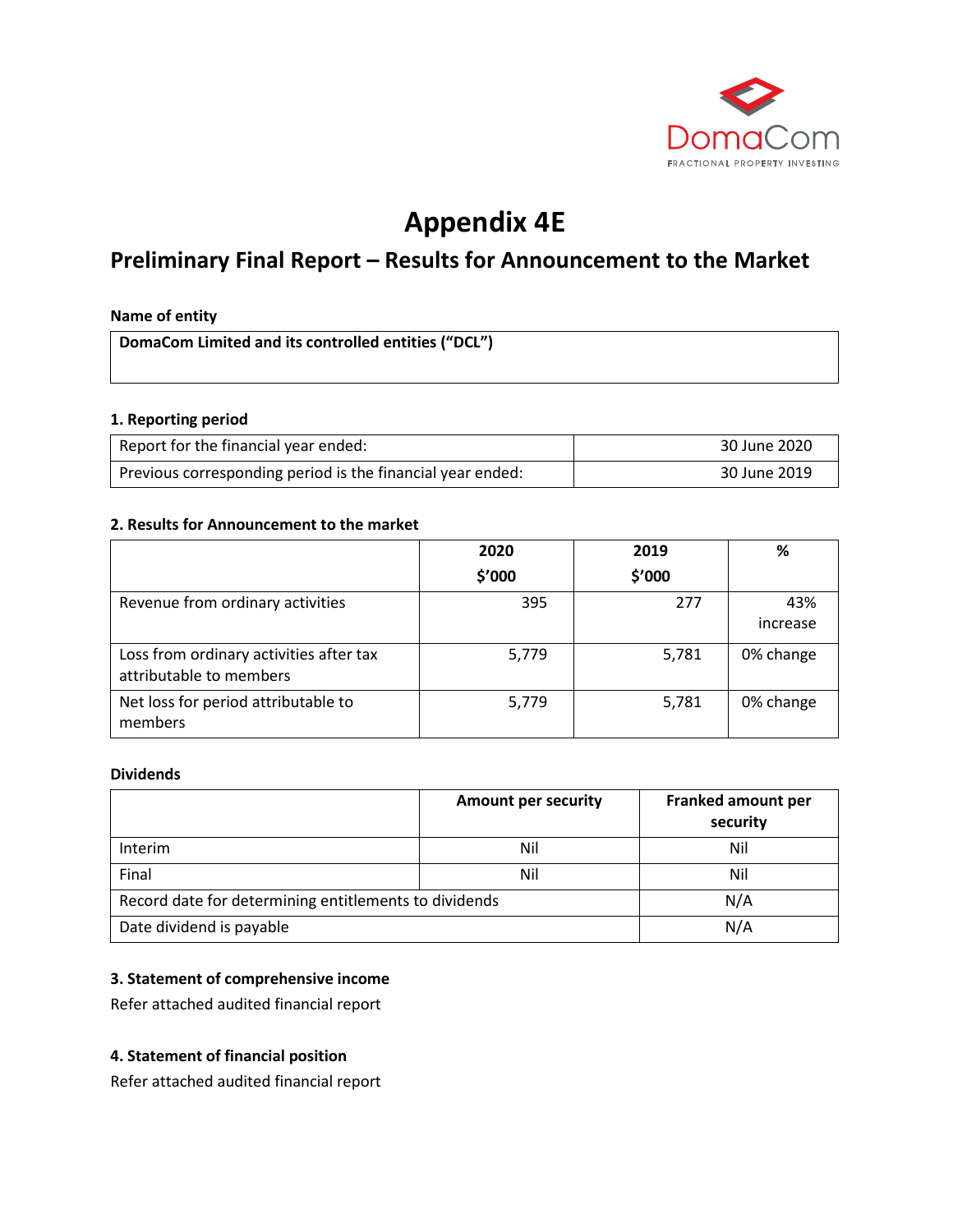## **5. Statement of cash flows**

Refer attached audited financial report

# **6. Statement of changes in equity**

Refer attached audited financial report

#### **7. Dividends**

|                                            | Date of payment | Total amount of<br>dividend |
|--------------------------------------------|-----------------|-----------------------------|
| Interim dividend - year ended 30 June 2020 | N/A             | \$0.00                      |
| Final dividend - year ended 30 June 2020   | N/A             | \$0.00                      |

#### **8. Details of dividend or distribution reinvestment plans in operation are described below:**

Not applicable

#### **9. Net tangible assets per security**

|                                            | <b>Current Period</b> | <b>Previous</b>       |
|--------------------------------------------|-----------------------|-----------------------|
|                                            |                       | corresponding period  |
| Net tangible asset (liability) backing per | $(0.8 \text{ cents})$ | $(1.6 \text{ cents})$ |
| ordinary security                          |                       |                       |

#### **10. Details of entities over which control has been gained or lost during the period**

| Name of entities | Date of change in control |
|------------------|---------------------------|
| N/A              | N/A                       |

#### **11. Details of associates and joint venture entities**

| Name of associate or joint venture | % securities held |
|------------------------------------|-------------------|
| N/A                                | N/A               |

#### **12. Details of significant information relating to the entity's financial performance and financial position**

Refer attached audited financial report

#### **13. For foreign entities which set of accounting standards is used in compiling this report**

N/A

# **14. Commentary on the results for the period**

Refer to attached audited financial report for detailed commentary on the results for the period